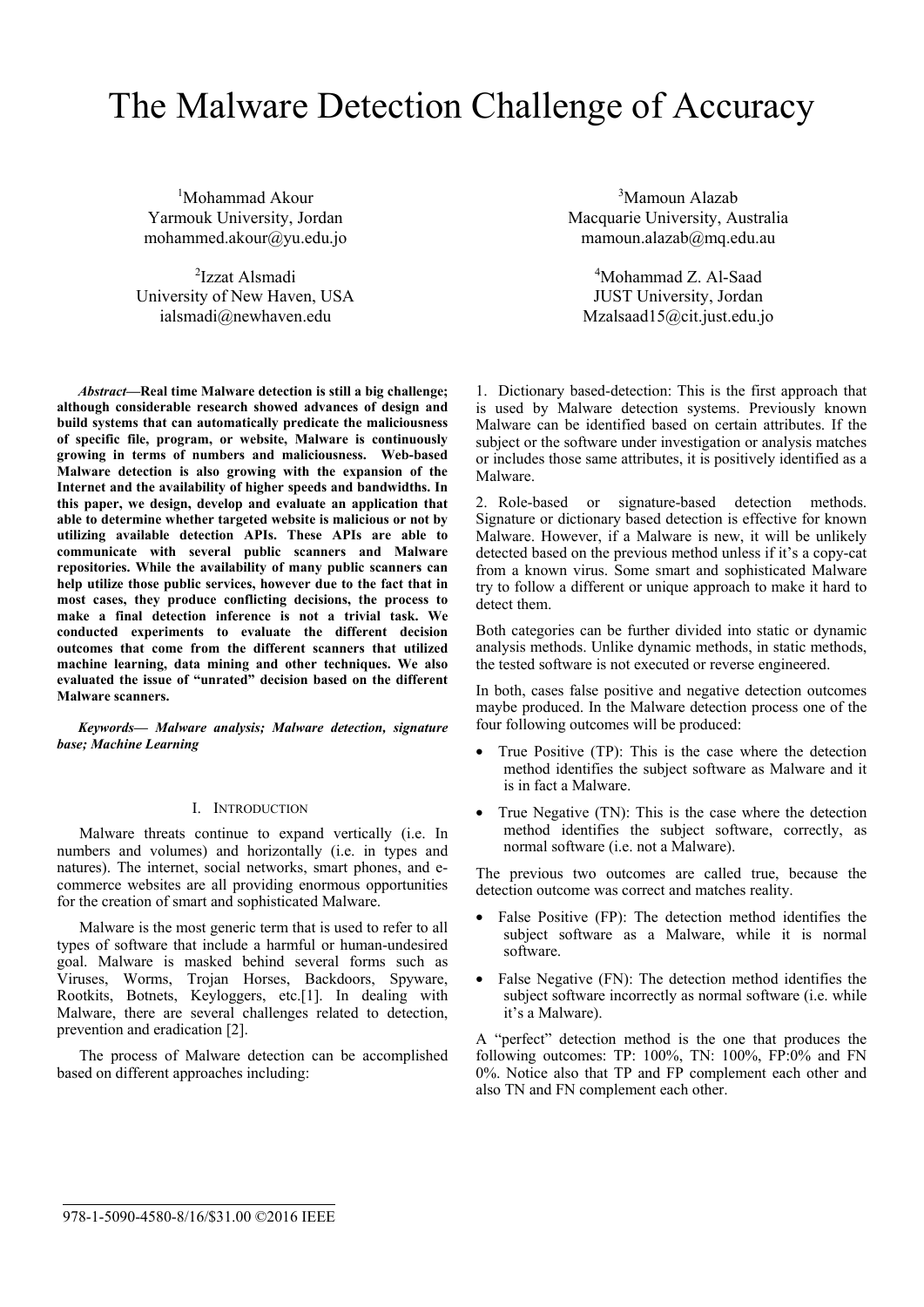In reality, such 100 % accuracy is impossible to achieve. This is particularly true as there is an important compromise between detection accuracy and speed of detection or performance. With a frequently large number of software applications or files to test, it is important to achieve the detection process quickly. This will not allow, for example, for rigorous detection methods that may take more time (while improve detection accuracy).

 Malware detection processes are continuously evolving. Many existing websites allow users to check files or web links against predefined or new Malware. Those websites themselves make requests to popular Malware detection engines such as: AutoShun, PhishLabs, Kaspersky, StopBadware, Sophos, Netcraft, etc.

In this paper, we built an application to connect to different freely available web-based Malware detection systems. Those systems offer APIs to be used to interact with them and call their services. We noticed that detection results vary specially based on the time giving to wait for or process the detection or analysis process.

We used two different datasets. The first dataset includes popular links that are known to be hosts for malware or otherwise malicious. The second dataset includes government and educational websites from the country of Jordan.

## II. RELATED WORKS

In this section, we will describe a selected list of closely related research papers to the subject of this paper.

Ye et al. [9] employed Objective-Oriented Association (OOA) mining based classification to build their signature based detection technique. Their model is improved by utilizing associative classification method based on the analysis of application programming interface (API) execution calls [10].Zolkipli and Jantan [11] built their model by combining signature-based technique and genetic algorithm technique, they addressed three types of Malware which are; Viruses, Worms and Trojan Horses.

Signature based detection is also applied at run time (i.e. dynamic analysis) where the researchers traced API calls and then built the suspected file signature [12].

Guo et al. [13]tried to build hybrid detection technique by integrating static and dynamic analysis to go behind the drawbacks of each technique. Their model is able to detectMalware and avoid its execution by combining static and dynamic binary translation features.

Others ideas were applied to solve the drawbacks of the signature-based detection such as utilizing graphs (Control Flow Graph) Bonfante et al. [14], Call graph Lee et al. [15], machine learning techniques Rieck et al. [16] and data mining techniques [17,18], Objective-Oriented Association (OOA) Yanfanget al. [19]. Others researchers apply techniques like finite automaton, HMM, data mining [20; 21], (Naïve Bayes, Support Vector Machine (SVM) and Decision tree) and neural network [22] to improve behavior-based detection.

Akour and Alsmadi [23] performed a vulnerability assessment on 20 Websites of universities in Jordan. They conducted passive penetration testing methods for confidential reasons. Their results showed that a significant number of those evaluated universities have critical or sever level vulnerabilities. Such vulnerabilities can be relatively easily be exploited by security attacks or attackers.

Tran et al. [24] tried to predict spam Emails containing Malicious Attachments and URLs. Their prediction model is based on descriptive sets of text features that allow identifying emails with malicious attachments and URLs. To evaluate their prediction model two real-world data sets of spam emails sourced from a manually labelled corpus (Habul) and automated collection from spamtraps (Botnet). The result reveal that emails with malicious attachments can be reliably predicted using text features extracted only from emails, without requiring external resources. However, this is not the case with emails with malicious URLs as their text features do not differ much from emails with non-malicious URLs.

Soskaand Christin [25] utilize several data mining techniques to build new classification system. The proposed system was able to predict whether a given, not yet compromised website will become malicious in the futureot not. They train their system on 444,519 archives sites containing a total of 4,916,203 webpages. The proposed prediction system accomplished positive rate of 66% and a false positive rate of 17%. The performance result was promising.

Kapravelos et al. [26] feveloped a tool called Hulk. The aim of this tool is to detect the malicious behavior in Google Chrome extensions. The development of Hulk is mainly based on dynamic execution of extensions and the usage of several techniques to trigger malicious functionality during execution. HoneyPages is developed to elicit malicious behavior, Furthermore; a fuzzer is built to drive the execution of event handlers registered by extensions

#### III. MALWARE DETECTION

In this section, we will expand the earlier discussion about Malware detection methods.

#### *A. Static and Dynamic Analysis Techniques*

Malware Detection methods use two main inputs to the detection process: 1) Training dataset: The signature or the behavior of common and well known Malware, 2) The suspicious or subject software: The software under study.

In the static analysis, the infected suspicious software files are investigated without executing them. Although static analysis may fail in analyzing unknown Malware that use code obfuscation techniques [6], still it could reveal more safety and rapid process in addressing the suspicious software and files. In terms of performance or speed, static detection methods are faster to accomplish than dynamic methods.

 If the suspicious software/file is to be analyzed at run time then dynamic analysis is applied. Here the software under study is executed within isolated/fabricated environment to address its malicious behaviors.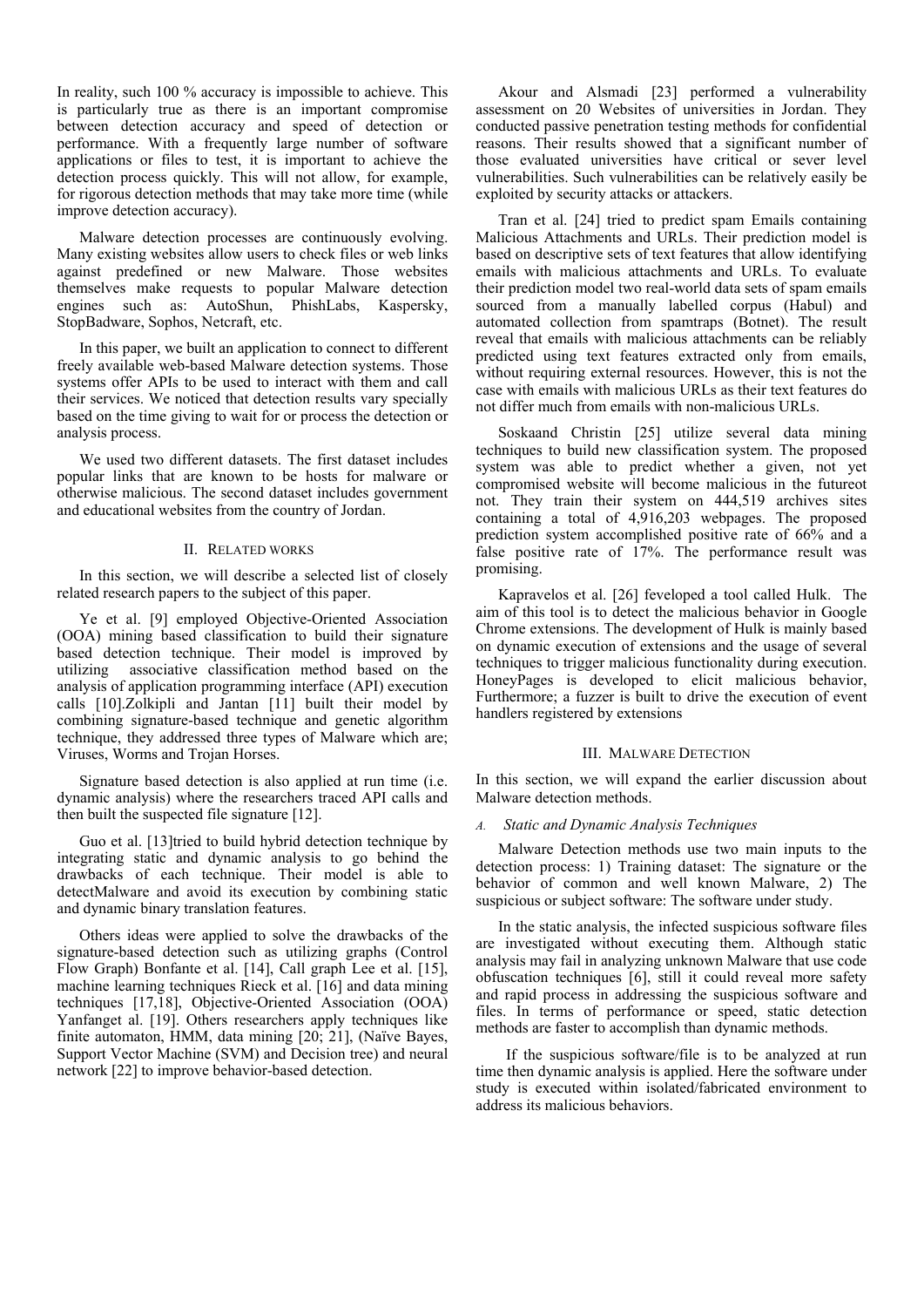If the suspicious software is able to change its behavior by using trigger conditions, dynamic analysis may also fail in detecting the malicious activities. This is considered as one of the main challenges of the dynamic analysis methods [6].

# *B. Signature and Behavior Based Technique*

A signature is a sequence of bytes at specific locations within the executable, a regular expression, a hash value of binary data, or any other format created by Malware analyst which can accurately identify Malware instances [7].

Signature based techniques are widely used to complement earlier described dictionary-based techniques. For unknown Malware, or Malware that frequently change their behaviors, dictionary-based techniques will fail or create a lot of false positive and negative detection outcomes.

This process can complement dictionary based-methods as signatures are then extracted frequently and been added to the main dictionary repository. These repositories are checked by anti-Malware tools to procure the recent signatures for latest Malware instances.

Malware detection based on behavior techniques works on addressing the behavior of malicious code. These behaviors could be the source and destination addresses of the Malware, the attachment types in which they are embedded, the port in which they access the system or statistical anomalies in Malware infected systems [2]. In terms of speed of detection, those detection methods may require more time in comparison with either static or dictionary-based methods.2

# IV. RESEARCH METHODOLOGY

Malware detection processes evolve from several different perspectives. Several websites now offer APIs through which users can create their own interface or application to call an available detection service. Those websites can have their own repositories or can just call public Malware repositories such as AutoShun, PhishLabs, Kaspersky, StopBadware, Sophos, or Netcraft. We namely identified the following problems in those automatic Malware detection systems:

## 1: **Multi-faceted detection decision:**

As most of those web-based automatic detection systems connect to several Malware repositories, varied decisions could be collected from the different repositories (i.e. whether the suspect file/program is Malicious or not). Ultimately, there should be another engine that makes the final decision (e.g. based on the aggregated votes from the different repositories). Which repository can be more accurate?! Which repository can produce more cases of FP or FN?! What is the most appropriate collective decision to make specially as in most cases we will not have a full agreement from all repositories (whether the suspect file/program is malicious or not). As all or most cases fall within this inclusive decision, studied should be made to evaluate different algorithms based on collective analysis.

# 2: **Removal decisions:**

The detection process is usually a pre-process for Malware removal or eradication. However, due to problems with FP and FN, such actions can cause significant problems especially if those decisions are to be made automatically without userintervention. They may cause damages for important system, database, or user files. Malware action component should then have also different scenarios and should evaluate decisions and their impacts. For example, if a decision to stop or remove a file is made, this decision should be temporary (i.e. a backup of that file should be created). This makes it easy to undo or roll-back such actions if problems occurred afterward.

# V. RESULTS AND DISCUSSION

This paper reports results for an ongoing research to address the three previously mentioned goals (i.e., Described in the research methodology section).

In the first experiment, we developed an application to use an API from (www.virustotal.com). The application can then use a dataset of files or links to be passed to the website and retrieve detection outcome based on a long list of Malware repositories or scanners. We evaluated a simple detection decision algorithm based on scanners' vote. The infection percentage is calculated as follows.

Infection Percentage =  $No$  Infect  $\div$  Total scanners

Where No Infect indicates the number of scanners that infer that suspect link is Malicious.

In the first link datasets, we used a publicly known malicious links dataset [27]. We observed the following based on running several cycles of Malware detection using listed scanners in Table 1:

- The experiment retrieved a list for each malicious link. This list consists of the scanner who voted as clean or as malicious and the target link. The result may vary (usually through increasing the number of infected decisions) when more time is given to the detection engine or algorithm.
- The list of (infected/clean) are varied, however if a scanner decides a link is infected, the decision is stable and repeated. This indicates that such decisions are made based on (solid) information. For example, those links or their malicious behaviors are previously known to those scanners.

Table 1 shows a sample of those links and their infection percentage. The Table shows that while those are known to be infected pages (i.e. all scanners should be able to detect that), all infection percentages are less than 50 %. Usually if a link is listed as malicious in only one Malware scanner, it is considered malicious although all other scanners may list the same link as clean or unrated.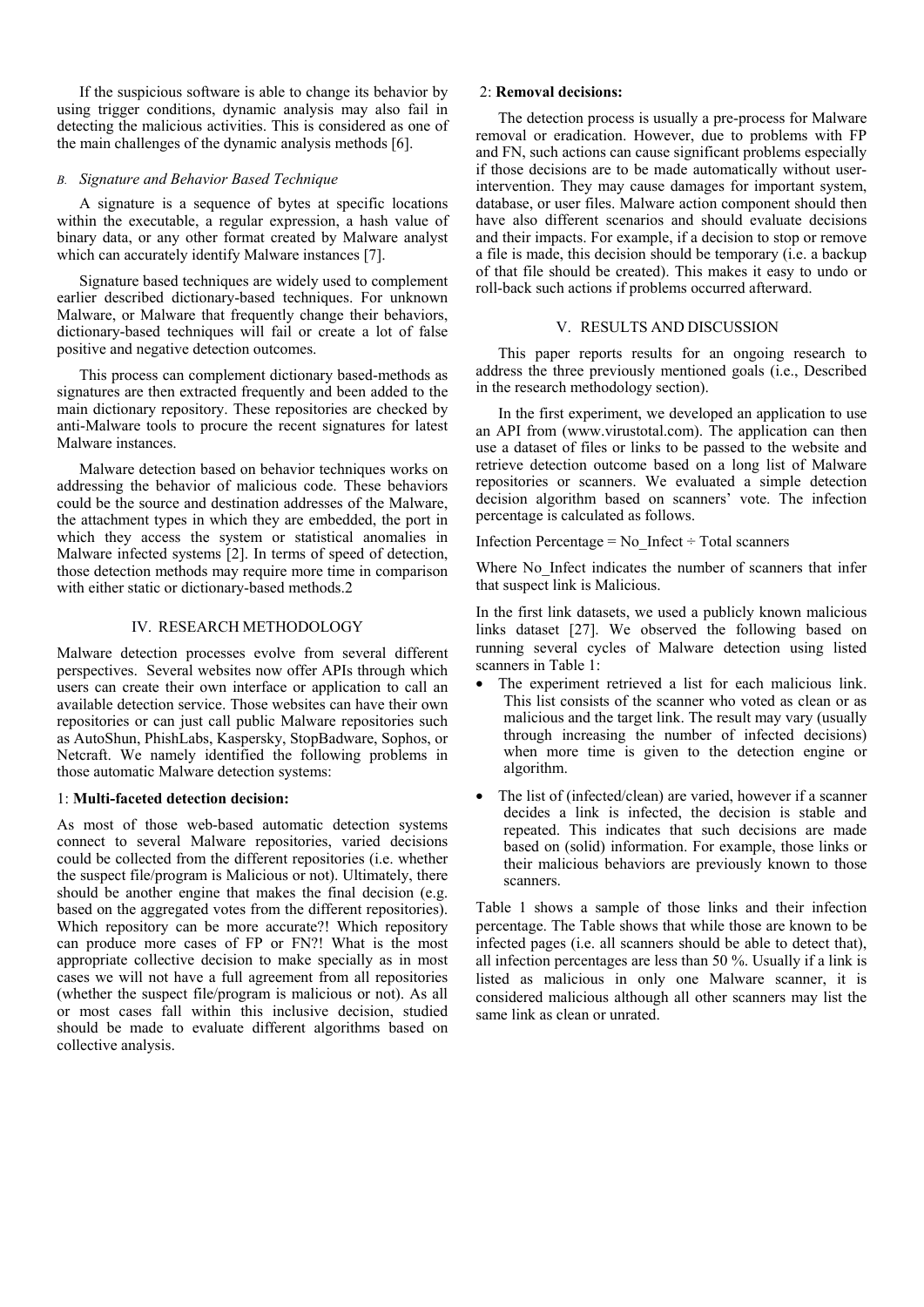| Link | Infection<br>Percentage | link | Infection<br>Percentage |
|------|-------------------------|------|-------------------------|
| 1    | 0.134                   | 11   | 0.030                   |
| 2    | 0.119                   | 12   | 0.044                   |
| 3    | 0.029                   | 13   | 0.045                   |
| 4    | 0.014                   | 14   | 0.030                   |
| 5    | 0.014                   | 15   | 0.044                   |
| 6    | 0.074                   | 16   | 0.074                   |
| 7    | 0.102                   | 17   | 0.030                   |
| 8    | 0.147                   | 18   | 0.045                   |
| 9    | 0.015                   | 19   | 0.014                   |
| 10   | 0.121                   | 20   | 0.047                   |

TABLE<sup>1</sup>: A SAMPLE OF INFECTION PERCENTAGE FOR [27]

In our second experiment, we decided to select a list of "normal" websites or links to evaluate infection percentage formula. We selected for the study more than 30 public websites from Jordan. Those websites are related to two main categories: Government websites and websites for public and private Universities.

Malware scanners vary in their decisions for the same evaluated files or links. In many cases, certain links can be reported as "clean" or "malicious" by some scanners while "unrated" by others. In the next experiment, we evaluated the number/percentage of unrated links in the evaluated websites' dataset.

Table 2 shows those Jordanian websites and summary of scanning results. We scanned a selected list of links in each website. Following are two constraints related to the number of selected links in each evaluated website:

1. Selected links within the website should be within the same domain name. We focused in this study to evaluate only internal links. However, we are aware that based on many references that most malicious links come from external or foreign links.

2. For large websites, we limited the crawling process to stop after 10 minutes. Evaluated links in large websites depend on how many links can be collected within this (10 minutes period). Unrated percentage is calculated based on the number of unrated links by the total number of crawled or evaluated links. The number of scanners that report a link as unrated can vary from one link to another. Nonetheless, we noticed that some particular scanners continuously report most links as unrated (see Table 3).

TABLE 2: RESULTS OF SCANNING JORDANIAN WEBSITES

| NO of links | Unrated %      | NO of links | Unrated %      |
|-------------|----------------|-------------|----------------|
| 5624        | 2              | 260         | 2              |
| 4989        | 20             | 6285        | 6.3            |
| 4510        | 2              | 2245        | 31             |
| 385         | 7.5            | 616         | 6.5            |
| 44          | 2              | 1116        | 3.5            |
| 475         | 0.2            | 885         | $\overline{c}$ |
| 6871        | 0.7            | 217         | 11.5           |
| 147         | $\overline{c}$ | 572         | 0.1            |
| 155         | 2              | 1310        | 0.3            |
| 538         | 0.2            | 1253        | 4              |
| 192         | 0.5            | 1138        | 0.1            |

Many of the evaluated websites report zero links as either malicious or unrated. In other words, all links in those websites are reported as "clean" in all scanners.

We also noticed that there is a pattern of scanners that report infected links. Those scanners are: AutoShun, Kaspersky, PhishLabs, StopBadware, Sophos, Netcraft,

URLQuery. This may indicate that those scanners in particular have larger Malware repositories which make them detect those links as infected more than other scanners. In the future, we are planning to build a large dataset of known infected links and files. We will use this to build an accuracy model for each public scanner. This can be eventually used to vary the weight of each scanner in the final Malware detection decision.

#### **4.1. Unrated Decisions**

We noticed that many Malware detection systems continuously report detection decisions as unrated. Unrated decisions indicate lack of enough information in the particular detection system to judge whether a link or a file clean or not. This may also indicate a limitation in the existing dataset that can help in dictionary or signature based detections. Table below shows the top rated Malware systems with respect to the number or percentage of reported "unrated" decisions. Those numbers are extracted based on the popular malicious links that we used. However, we noticed also the same patterns in all other evaluated datasets.

| Mal-system      | Unrated | percent  |
|-----------------|---------|----------|
| StopBadware     | 230     | 0.987124 |
| Netcraft        | 227     | 0.974249 |
| AutoShun        | 205     | 0.879828 |
| <b>URLQuery</b> | 189     | 0.811159 |
| Sophos          | 143     | 0.613734 |
| PhishLabs       | 123     | 0.527897 |

TABLE 3: TOP SYSTEMS WITH "UNRATED" DECISIONS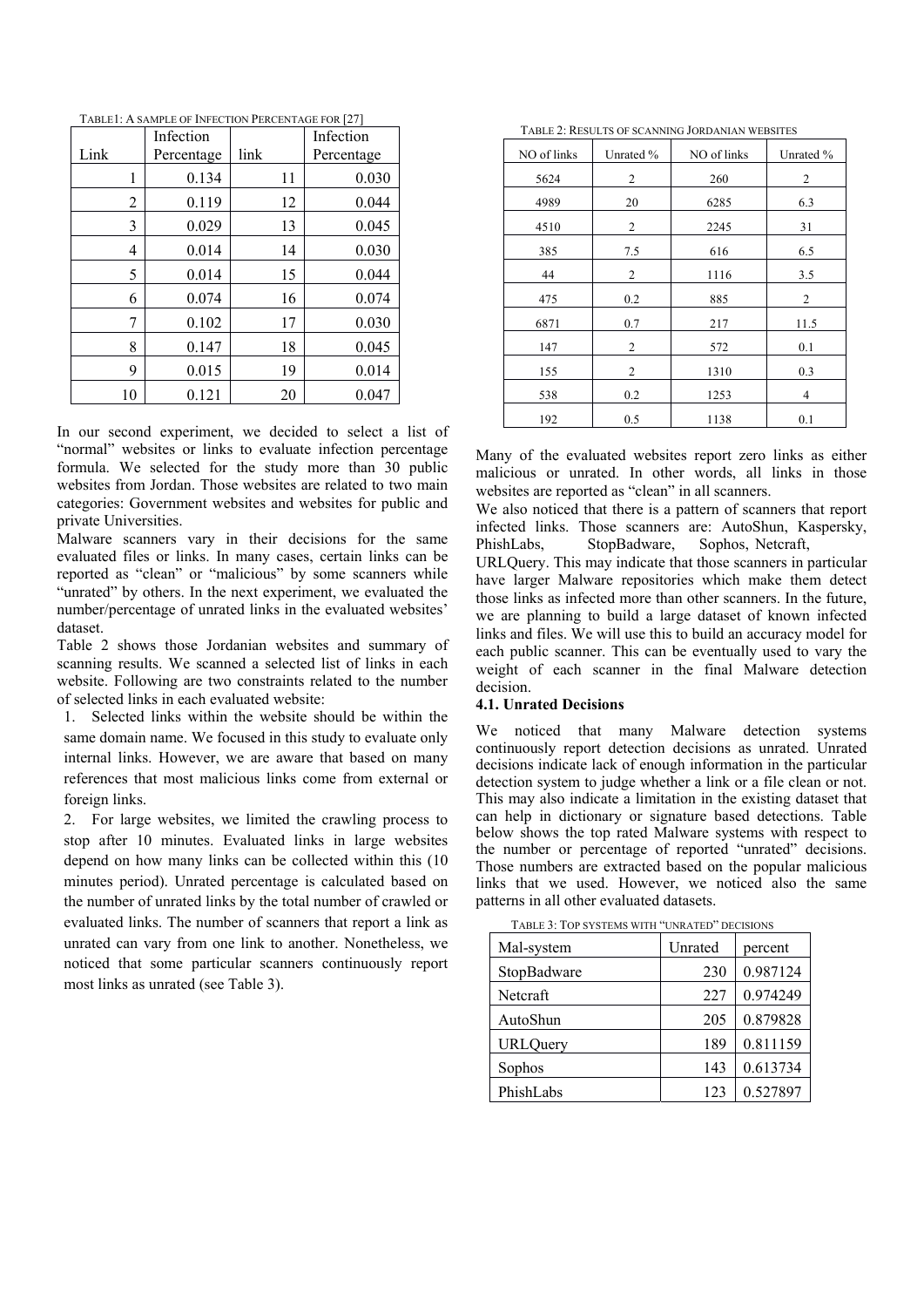| Kaspersky             | 91 | 0.390558 |
|-----------------------|----|----------|
| Wepawet               | 86 | 0.369099 |
| Websense ThreatSeeker | 76 | 0.32618  |
| Fortinet              | 66 | 0.283262 |
| Trustwave             | 46 | 0.197425 |
| Trustwave             | 46 | 0.197425 |
| SecureBrain           | 2  | 0.008584 |

### **4.2. Malicious links**

In the evaluated dataset of public websites in Jordan, we observed few cases of malicious links. We expected this number to be small due to the following two reasons:

- Links collected from each website are not comprehensive. They represent a sample of the total links. The size of this sample varies based on two factors. The first one is related to the website size and the number of links in that website. The second factor is related to our crawling process and how much links can be crawled within the fixed allocated time (i.e. 10 minutes).
- We decided to eliminate, in the crawling process, any external link within the evaluated websites. External links to any website are those links that are not part of the name of the main website. We acknowledge that this constraint eliminates a significant number of website related links (that are not necessary part of its main domain name). Additionally, and based on several references, most malicious links come from external ones. Table 4 showed a sample of those malicious links, their websites and Malware scanners that decided that such links are malicious. 8

| Web-<br>site | link                                                                | Scanners                                    |
|--------------|---------------------------------------------------------------------|---------------------------------------------|
| JU           | http://goo.gl/gBAX1q                                                | CLEAN MX, Dr. Web                           |
| JU           | http://goo.gl/S936Mq                                                | <b>CLEAN</b><br>MX.<br>SCUMWARE.org, Sophos |
| JU           | http://goo.gl/ICkvsy                                                | CLEAN MX, Antiy-AVL,<br>SCUMWARE.org, CRDF, |
|              |                                                                     | Fortinet                                    |
| $_{\rm Jrc}$ | http://goo.gl/0XA7NB                                                | Sucuri, SiteCheck                           |
| jordan       | (Many links in the<br>same<br>website with the<br>same<br>Scanners) |                                             |
| HU           | http://goo.gl/gGdk5G                                                | ParetoLogic                                 |
|              | (Many links in the<br>same<br>website with the<br>same<br>Scanners) |                                             |
| <b>JUST</b>  | http://goo.gl/GXRgIC                                                | Yandex, Safebrowsing                        |
|              | (Many links in the<br>same<br>website with the<br>same<br>Scanners) |                                             |

TABLE4: A SAMPLE OF MALICIOUS LINKS FROM JORDANIAN WEBSITES

# VI. CONCLUSION

The process of Malware detection continues to be very important to insure that information systems can be used only by intended users to perform desired tasks. Nonetheless, challenges to conduct this process successful continue to grow as well. The evolution of Malware detection is moving toward online and real time. Different scanners or detection repositories can be accessed via public APIs.

This paper presents an ongoing study to evaluate the future of Malware detection and reaction algorithms. We showed in this study that many public websites that provide important services can have Malware.

#### **REFERENCES**

- [1] Christodorescu, M., Jha, S., Maughan, D., Song, D., Wang, C.: Malware Detection. In: Advances in Information Security. Verlag New York, Inc. Secaucus, NJ, USA: Springer (2007).
- [2] Goertzel, Karen Mercedes. "Introduction to software security." Build Security In (2009).
- [3] Goertzel, Karen M., Theodore Winograd, Holly L. McKinley, Lyndon J. Oh, Michael Colon, Thomas McGibbon, Elaine Fedchak, and Robert Vienneau. Software security assurance: a State-of-Art Report (SAR). information assurance technology analysis center (iatac) herndonva, 2007.
- [4] Mell, P., Kent, K., &Nusbaum, J. (2005). Guide to Malware incident prevention and handling (pp. 800-83). US Department of Commerce, Technology Administration, National Institute of Standards and Technology
- [5] M. Eskandari, Z. Khorshidpour, and S. Hashemi, "Hdm-analyser: a hybrid analysis approach based on data mining techniques for Malware detection," Journal of Com-puter Virology and Hacking Techniques, vol. 9, no. 2, pp. 77–93, 2013.
- [6] Egele, M., Scholte, T., Kirda, E., and Kruegel, C. (2012). A survey on automated dynamic Malware-analysis techniques and tools. ACM Computing Surveys (CSUR), 44(2), Article 6, 1-42.
- [7] Bidgoli, Hossein. "Handbook of Information Security, Threats, Vulnerabilities, Prevention, Detection, and Management. vol. 3." (2006): 290.
- [8] Aycock, John. Computer viruses and Malware. Vol. 22. Springer Science & Business Media, 2006.
- [9] Ye, Y., Wang, D., Li, T., Ye, D., and Jiang, Q. (2008). An intelligent PE-Malware detection system based on association mining. Journal in Computer Virology, 4(4), 323-334.
- [10] Ye, Y., Li, T., Jiang, Q., and Wang, Y. (2010). CIMDS: Adapting postprocessing techniques of associative classification for Malware detection. IEEE Transactions on Systems, Man and Cybernetics Part C: Applications and Reviews, 40(3), 298-307.
- [11] Zolkipli, Mohamad Fadli, and AmanJantan. "A framework for Malware detection using combination technique and signature generation." InComputer Research and Development, 2010 Second International Conference on, pp. 196-199. IEEE, 2010.
- [12] Vinod P., H. J., Yashwant K. Golecha, Manoj Singh Gaur, Vijay Laxmi. (2010). MEDUSA: Metamorphic Malware Dynamic analysis Using Signature from API. Proceedings of the 3rd international conference on Security of information and networks, ACM, 263-269.
- [13] Guo, H., J. Pang, Y. Zhang, F. Yue and R. Zhao, 2010. HERO: A novel Malware detection framework based on binary translation. Proceedings of the IEEE International Conference on Intelligent Computing and Intelligent Systems, Oct. 29-31, IEEE Xplore Press, Xiamen, pp: 411- 415. DOI: 10.1109/ICICISYS.2010.5658586